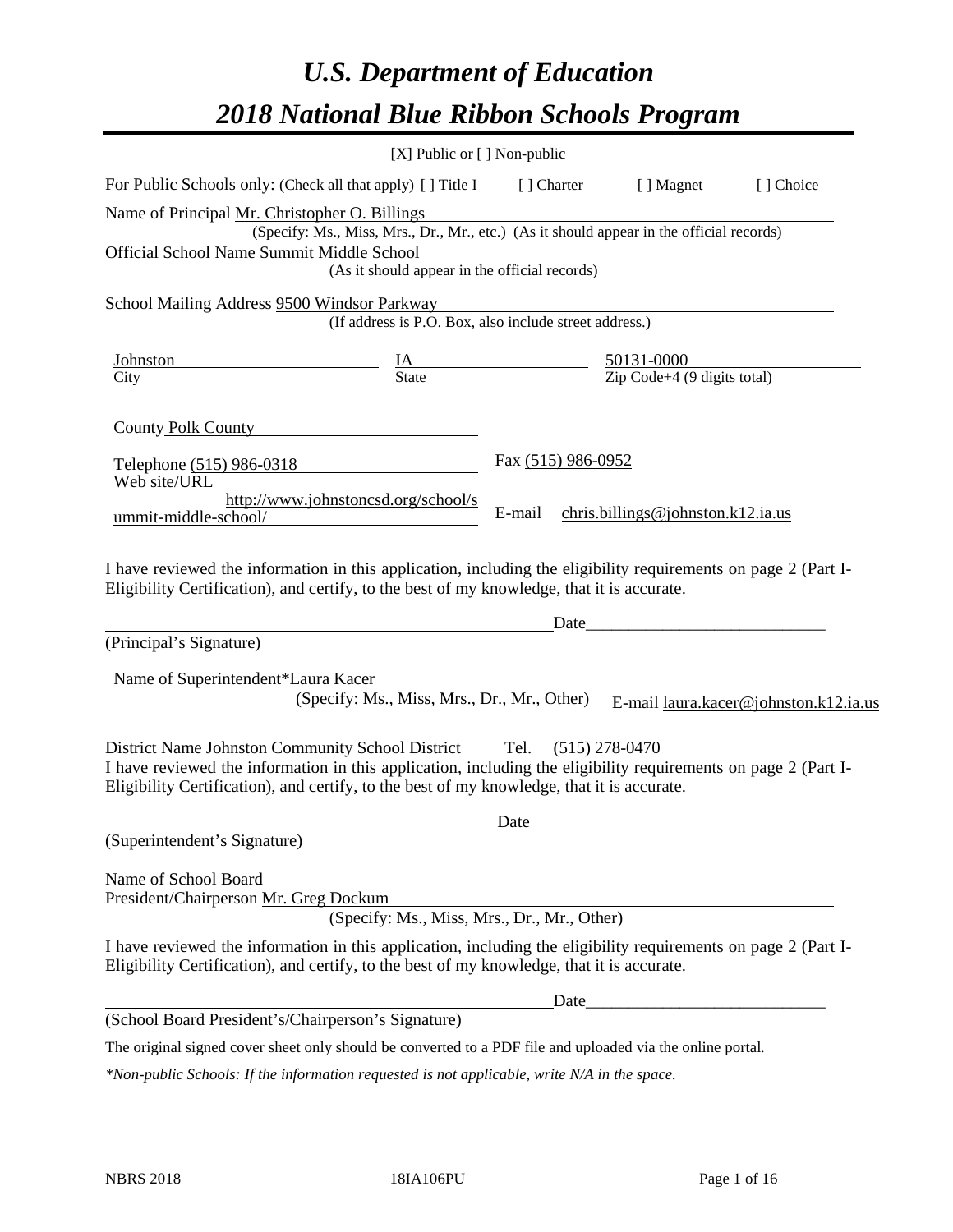The signatures on the first page of this application (cover page) certify that each of the statements below, concerning the school's eligibility and compliance with U.S. Department of Education and National Blue Ribbon Schools requirements, are true and correct.

- 1. The school configuration includes one or more of grades K-12. (Schools on the same campus with one principal, even a K-12 school, must apply as an entire school.)
- 2. All nominated public schools must meet the state's performance targets in reading (or English language arts) and mathematics and other academic indicators (i.e., attendance rate and graduation rate), for the all students group and all subgroups, including having participation rates of at least 95 percent using the most recent accountability results available for nomination.
- 3. To meet final eligibility, all nominated public schools must be certified by states prior to September 2018 in order to meet all eligibility requirements. Any status appeals must be resolved at least two weeks before the awards ceremony for the school to receive the award.
- 4. If the school includes grades 7 or higher, the school must have foreign language as a part of its curriculum.
- 5. The school has been in existence for five full years, that is, from at least September 2012 and each tested grade must have been part of the school for the past three years.
- 6. The nominated school has not received the National Blue Ribbon Schools award in the past five years: 2013, 2014, 2015, 2016, or 2017.
- 7. The nominated school has no history of testing irregularities, nor have charges of irregularities been brought against the school at the time of nomination. The U.S. Department of Education reserves the right to disqualify a school's application and/or rescind a school's award if irregularities are later discovered and proven by the state.
- 8. The nominated school has not been identified by the state as "persistently dangerous" within the last two years.
- 9. The nominated school or district is not refusing Office of Civil Rights (OCR) access to information necessary to investigate a civil rights complaint or to conduct a district-wide compliance review.
- 10. The OCR has not issued a violation letter of findings to the school district concluding that the nominated school or the district as a whole has violated one or more of the civil rights statutes. A violation letter of findings will not be considered outstanding if OCR has accepted a corrective action plan from the district to remedy the violation.
- 11. The U.S. Department of Justice does not have a pending suit alleging that the nominated school or the school district as a whole has violated one or more of the civil rights statutes or the Constitution's equal protection clause.
- 12. There are no findings of violations of the Individuals with Disabilities Education Act in a U.S. Department of Education monitoring report that apply to the school or school district in question; or if there are such findings, the state or district has corrected, or agreed to correct, the findings.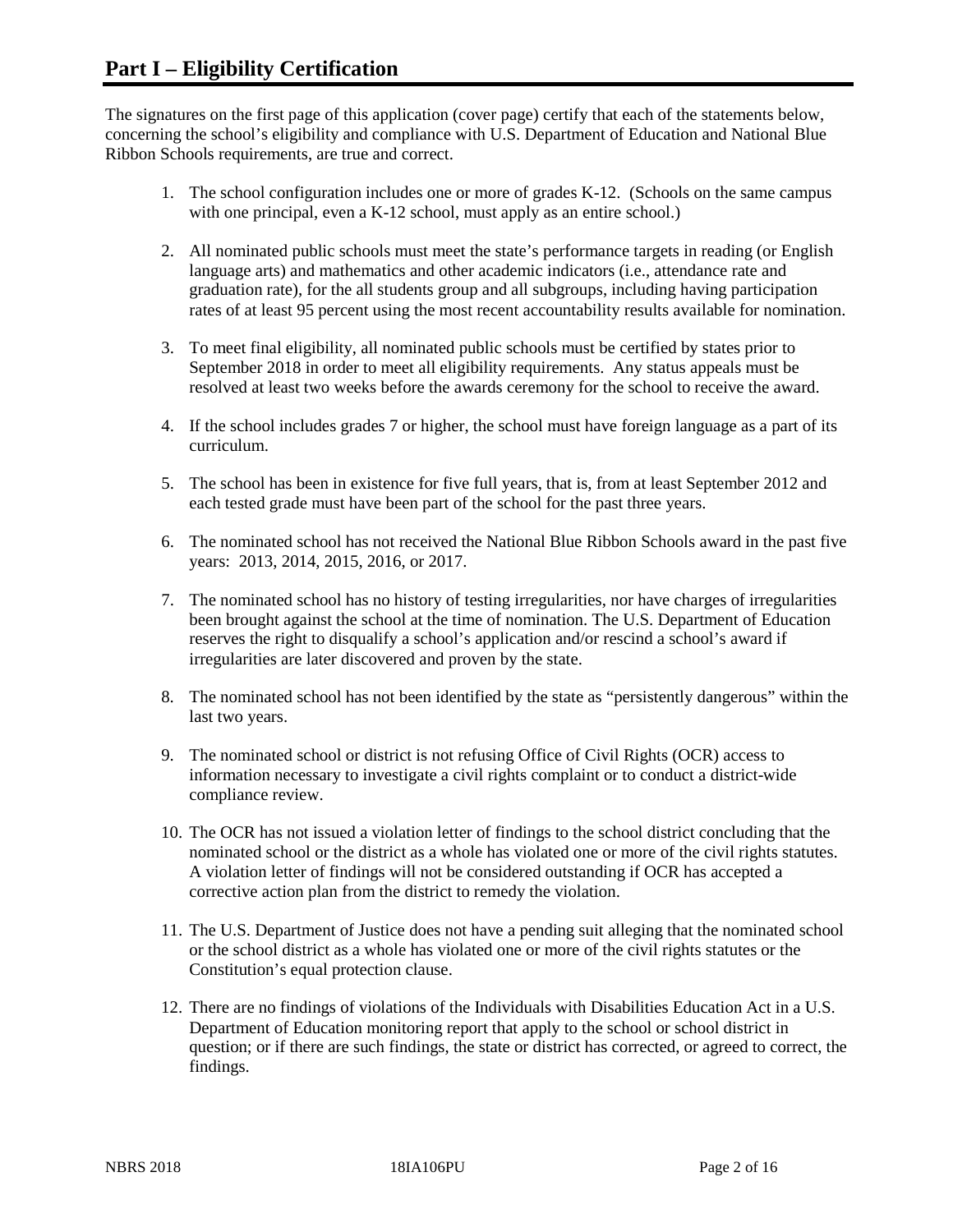### **Data should be provided for the most recent school year (2017-2018) unless otherwise stated.**

# **DISTRICT**

1. Number of schools in the district  $\frac{5}{2}$  Elementary schools (includes K-8) (per district designation): 2 Middle/Junior high schools 1 High schools 0 K-12 schools

8 TOTAL

**SCHOOL** (To be completed by all schools)

2. Category that best describes the area where the school is located:

[] Urban or large central city [X] Suburban [] Rural or small city/town

3. Number of students as of October 1, 2017 enrolled at each grade level or its equivalent in applying school:

| Grade                           | # of         | # of Females | <b>Grade Total</b> |
|---------------------------------|--------------|--------------|--------------------|
|                                 | <b>Males</b> |              |                    |
| <b>PreK</b>                     | 0            | $\Omega$     | 0                  |
| $\mathbf K$                     | 0            | 0            | 0                  |
| 1                               | 0            | 0            | 0                  |
| 2                               | 0            | 0            | 0                  |
| 3                               | 0            | 0            | 0                  |
| 4                               | 0            | 0            | 0                  |
| 5                               | 0            | 0            |                    |
| 6                               | 277          | 264          | 541                |
| 7                               | 305          | 267          | 572                |
| 8                               | 0            | 0            |                    |
| 9                               | 0            | 0            | 0                  |
| 10                              | 0            | 0            | 0                  |
| 11                              | 0            | 0            | 0                  |
| 12 or higher                    | 0            | 0            | 0                  |
| <b>Total</b><br><b>Students</b> | 582          | 531          | 1113               |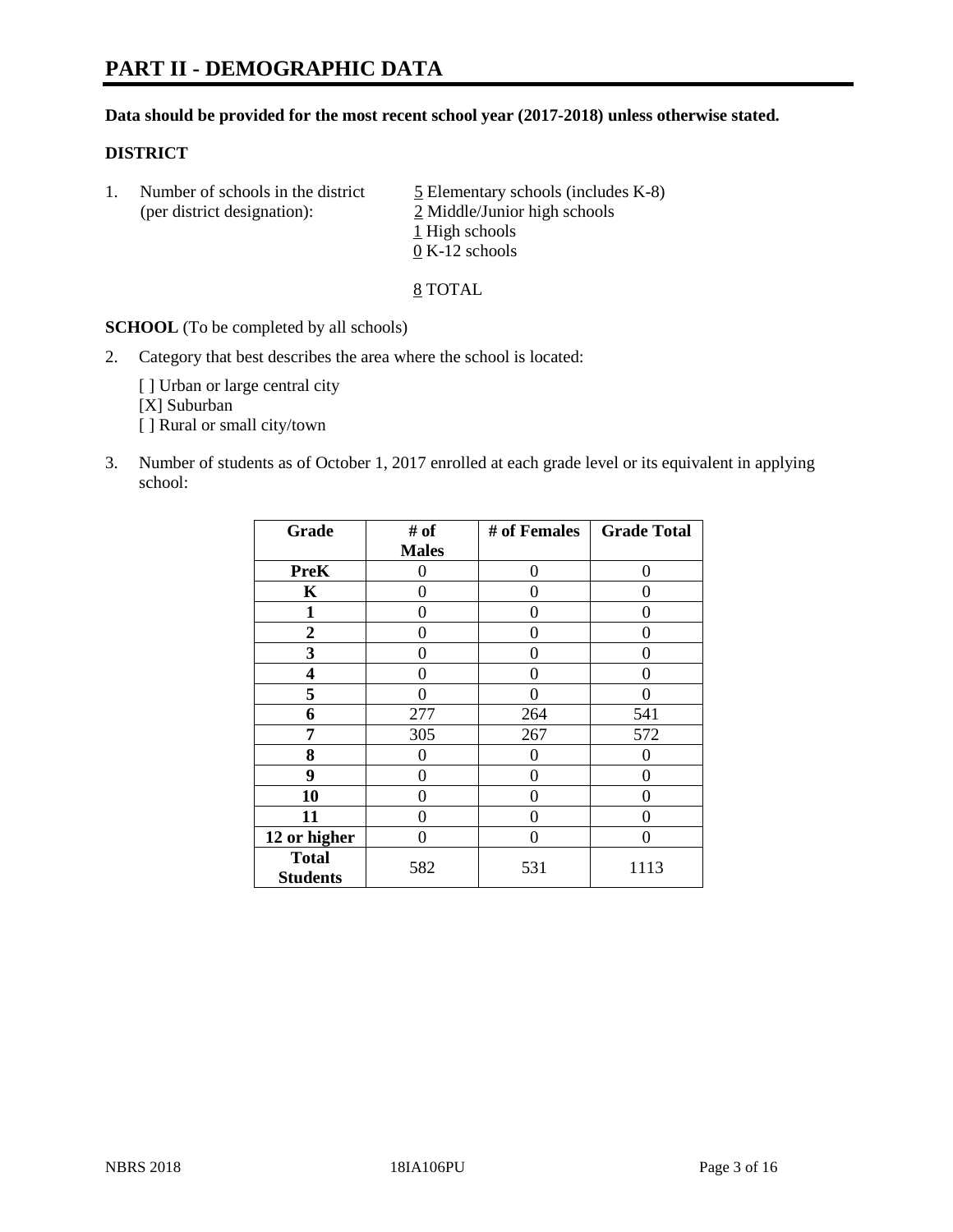the school: 8 % Asian

4. Racial/ethnic composition of  $\qquad 0\%$  American Indian or Alaska Native 9 % Black or African American 8 % Hispanic or Latino 0 % Native Hawaiian or Other Pacific Islander 70 % White 5 % Two or more races **100 % Total**

(Only these seven standard categories should be used to report the racial/ethnic composition of your school. The Final Guidance on Maintaining, Collecting, and Reporting Racial and Ethnic Data to the U.S. Department of Education published in the October 19, 2007 *Federal Register* provides definitions for each of the seven categories.)

5. Student turnover, or mobility rate, during the 2016 – 2017 school year: 8%

If the mobility rate is above 15%, please explain.

This rate should be calculated using the grid below. The answer to (6) is the mobility rate.

| <b>Steps For Determining Mobility Rate</b>         | Answer |
|----------------------------------------------------|--------|
| (1) Number of students who transferred to          |        |
| the school after October 1, 2016 until the         | 40     |
| end of the 2016-2017 school year                   |        |
| (2) Number of students who transferred             |        |
| <i>from</i> the school after October 1, 2016 until | 50     |
| the end of the 2016-2017 school year               |        |
| (3) Total of all transferred students [sum of      |        |
| rows $(1)$ and $(2)$ ]                             | 90     |
| (4) Total number of students in the school as      |        |
| of October 1, 2016                                 | 1107   |
| (5) Total transferred students in row (3)          |        |
| divided by total students in row (4)               | 0.08   |
| $(6)$ Amount in row $(5)$ multiplied by 100        | 8      |

6. English Language Learners (ELL) in the school:  $5\%$ 

59 Total number ELL

Specify each non-English language represented in the school (separate languages by commas): Arabic, Bantu, Bosnian, Chinese, Creoles, Dinka, French, Grebo, Hindi, Judeo-Arabic, Karen, Kinyarwanda, Kru, Lushai, Mandingo, Middle English, Oriya, Pidgins, Russian, Somali, Spanish, Swahili, Telugu, Vietnamese

7. Students eligible for free/reduced-priced meals: 26 % Total number students who qualify: 289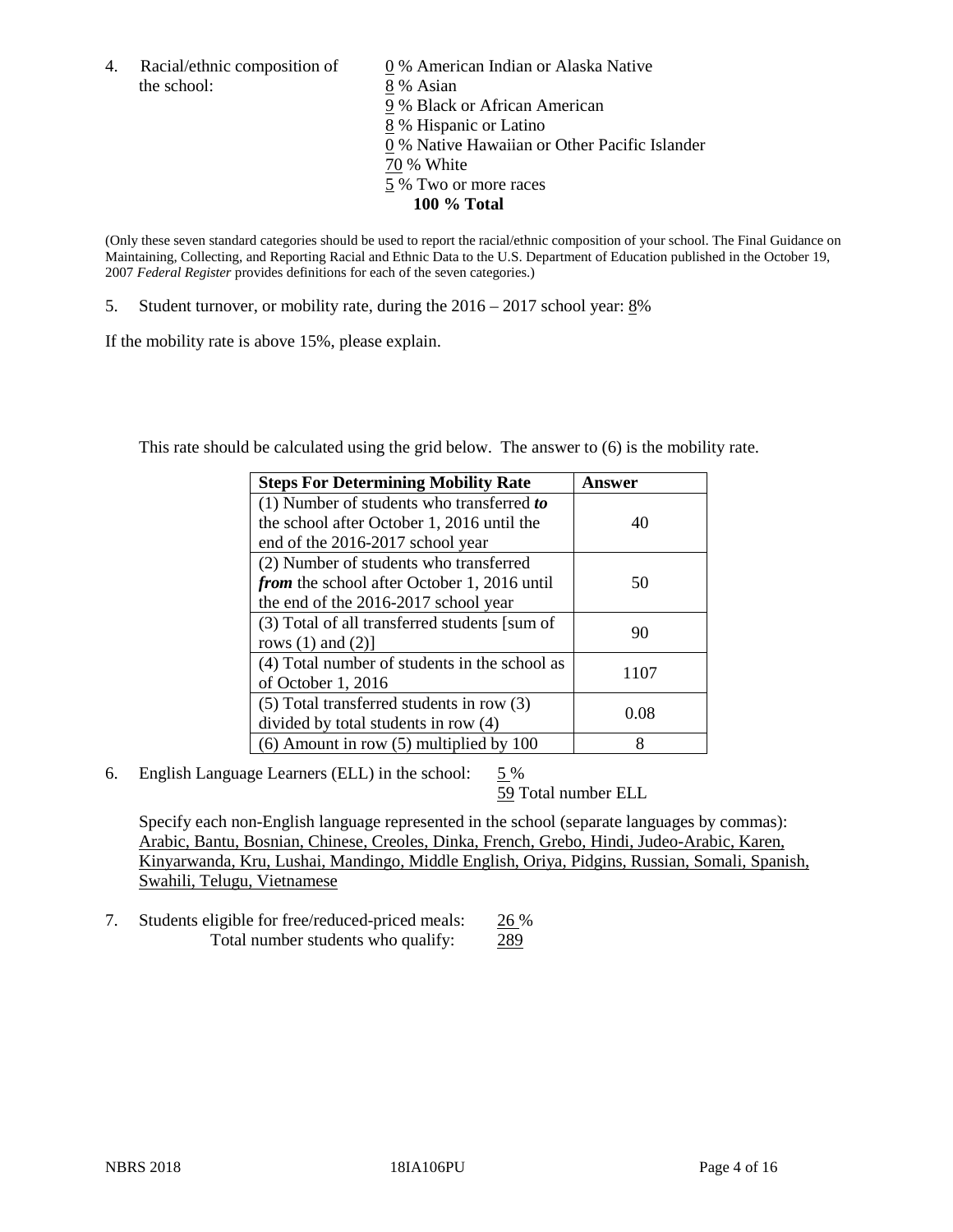119 Total number of students served

Indicate below the number of students with disabilities according to conditions designated in the Individuals with Disabilities Education Act. Do not add additional conditions. It is possible that students may be classified in more than one condition.

| 17 Autism                  | 11 Multiple Disabilities                |
|----------------------------|-----------------------------------------|
| 0 Deafness                 | 3 Orthopedic Impairment                 |
| 0 Deaf-Blindness           | 5 Other Health Impaired                 |
| 19 Developmentally Delayed | 14 Specific Learning Disability         |
| 12 Emotional Disturbance   | 15 Speech or Language Impairment        |
| 2 Hearing Impairment       | 2 Traumatic Brain Injury                |
| 31 Intellectual Disability | 1 Visual Impairment Including Blindness |

- 9. Number of years the principal has been in her/his position at this school:  $1$
- 10. Use Full-Time Equivalents (FTEs), rounded to nearest whole numeral, to indicate the number of school staff in each of the categories below:

|                                                                                                                                                                                                                                | <b>Number of Staff</b>      |
|--------------------------------------------------------------------------------------------------------------------------------------------------------------------------------------------------------------------------------|-----------------------------|
| Administrators                                                                                                                                                                                                                 | $\mathcal{D}_{\mathcal{L}}$ |
| Classroom teachers including those<br>teaching high school specialty<br>subjects, e.g., third grade teacher,<br>history teacher, algebra teacher.                                                                              | 61                          |
| Resource teachers/specialists/coaches<br>e.g., reading specialist, science coach,<br>special education teacher, technology<br>specialist, art teacher, etc.                                                                    | 13                          |
| Paraprofessionals under the<br>supervision of a professional<br>supporting single, group, or classroom<br>students.                                                                                                            | 21                          |
| Student support personnel<br>e.g., guidance counselors, behavior<br>interventionists, mental/physical<br>health service providers,<br>psychologists, family engagement<br>liaisons, career/college attainment<br>coaches, etc. | 4                           |

11. Average student-classroom teacher ratio, that is, the number of students in the school divided by the FTE of classroom teachers, e.g.,  $22:1$  19:1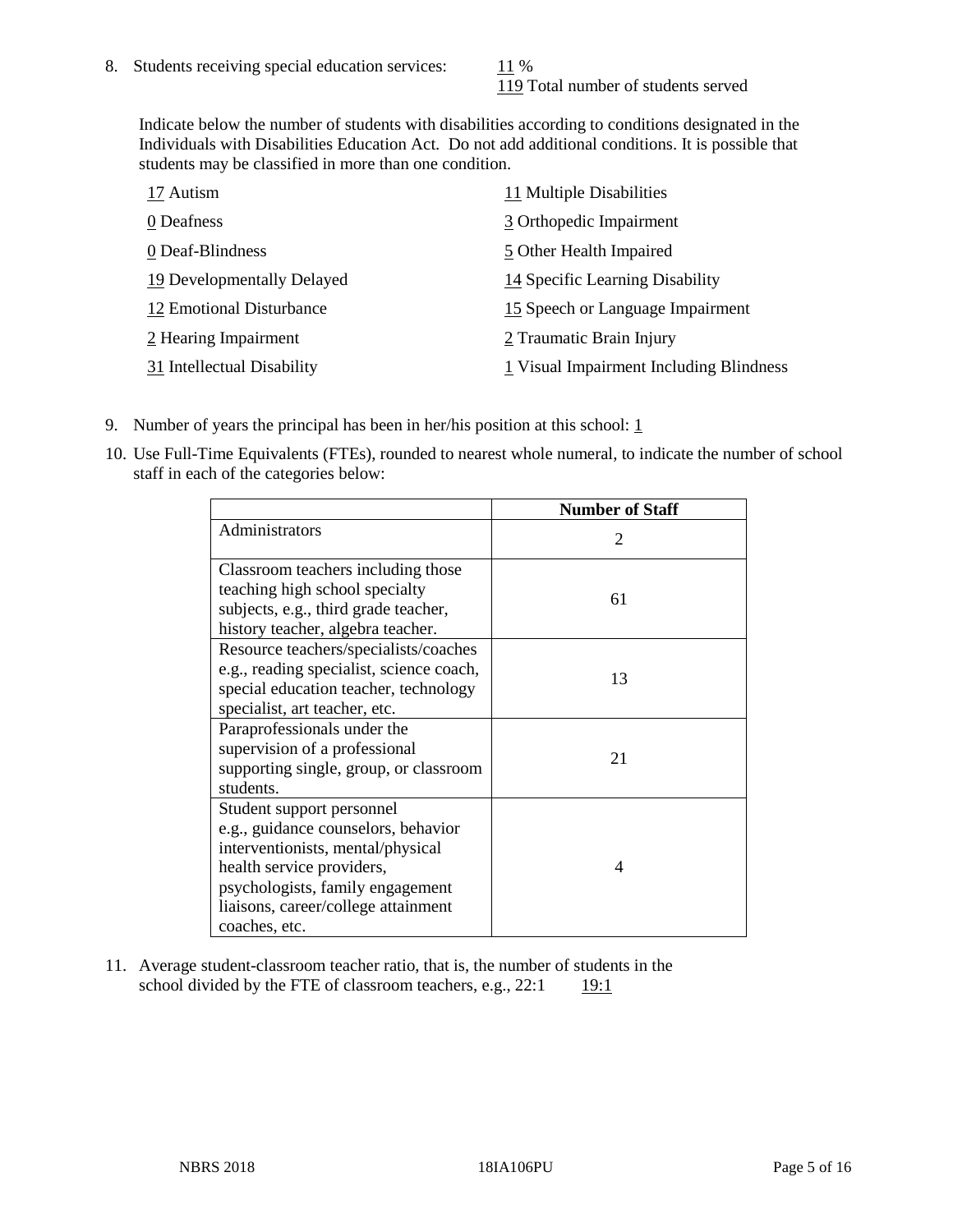12. Show daily student attendance rates. Only high schools need to supply yearly graduation rates.

| <b>Required Information</b> | 2016-2017 | $2015 - 2016$ | 2014-2015 | 2013-2014 | 2012-2013 |
|-----------------------------|-----------|---------------|-----------|-----------|-----------|
| Daily student attendance    | 97%       | 97%           | 97%       | 98%       | 97%       |
| High school graduation rate | 0%        | 0%            | 0%        | 9%        | 0%        |

#### 13. **For high schools only, that is, schools ending in grade 12 or higher.**

Show percentages to indicate the post-secondary status of students who graduated in Spring 2017.

| <b>Post-Secondary Status</b>                  |    |
|-----------------------------------------------|----|
| Graduating class size                         |    |
| Enrolled in a 4-year college or university    | 0% |
| Enrolled in a community college               | 0% |
| Enrolled in career/technical training program | 0% |
| Found employment                              | 0% |
| Joined the military or other public service   | 0% |
| Other                                         | ገ% |

14. Indicate whether your school has previously received a National Blue Ribbon Schools award. Yes No X

If yes, select the year in which your school received the award.

15. In a couple of sentences, provide the school's mission or vision statement.

Summit Middle School is a safe place where students, families, staff, and the community will partner to nurture students socially, emotionally, and academically.

16. **For public schools only**, if the school is a magnet, charter, or choice school, explain how students are chosen to attend.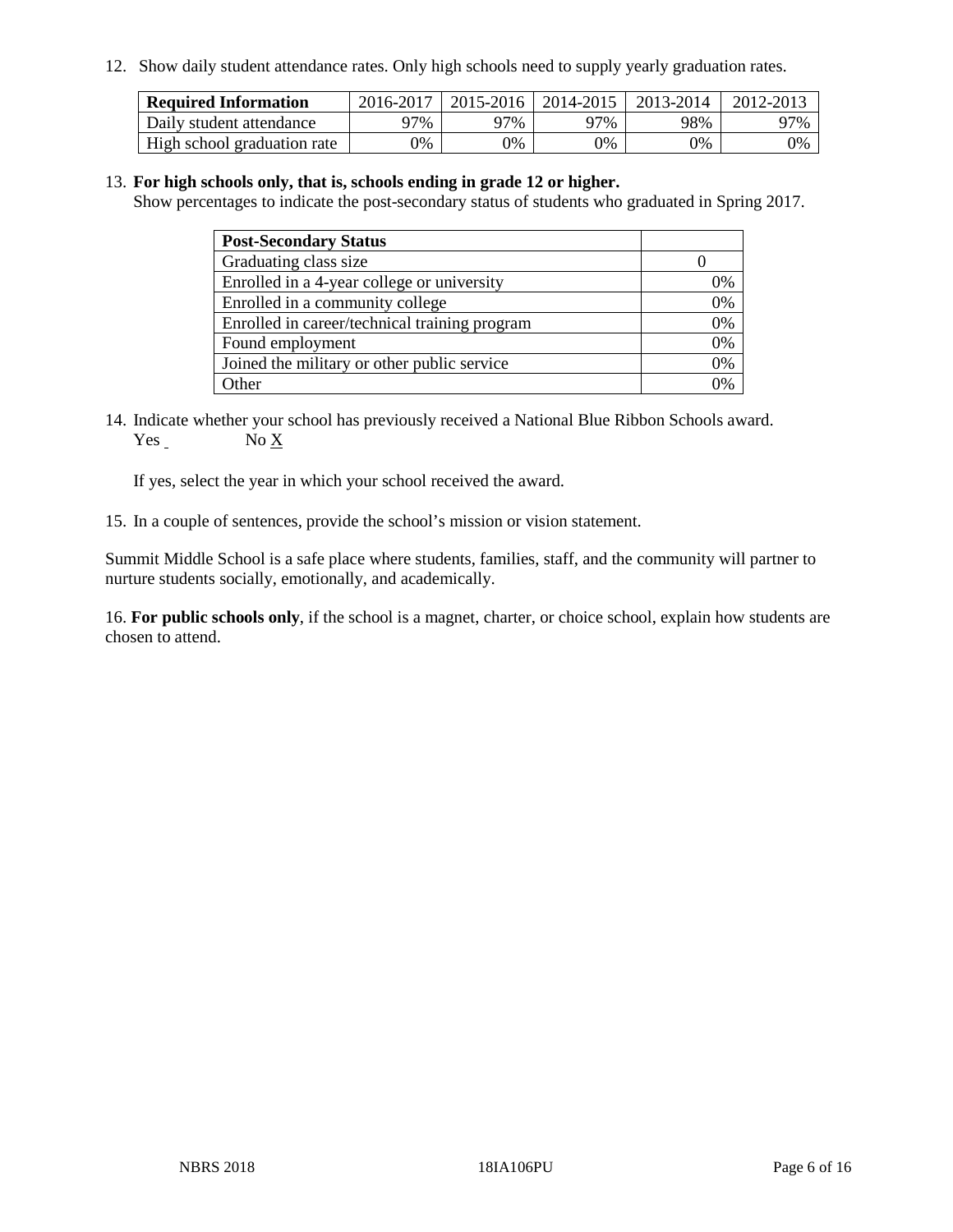# **PART III – SUMMARY**

Summit Middle School is located in Johnston, Iowa and serves 1,116 sixth and seventh-grade students (and three eighth-grade students in a special education setting) in the Johnston Community School District. Johnston is a thriving community located in the Des Moines metro area that has seen extraordinary growth and development. Over the past three decades, subdivisions and apartments have replaced farm fields that once dominated our landscape. As a result, Johnston Schools has quickly evolved from a small rural district into a diverse urban district with sharp rises in free and reduced lunch waivers, student diversity, and English language learners. This rapid growth has brought unprecedented opportunities and challenges.

Summit Middle School was created thirteen years ago to meet the growing needs of this growing community. At that time, the existing 6-8 middle school was divided into a sixth and seventh-grade building (Summit) and an eighth and ninth-grade building (Johnston Middle School). Summit was conceived and designed to meet the unique needs of middle school learners, and we continue to provide opportunities for our ever-changing student population by remaining faithful to the middle school philosophy. Sixth-grade is the first year that students from our five district elementary schools converge in one building. This major transition is eased through our commitment to grade level communities. Our three sixth-grade communities function as both a physical gathering space for students and a place that gives students a sense of identity and belonging within our large building. Sixth grade communities are made up of two-person teaching teams (math/science; language arts/social studies). Each team is responsible for academic core instruction for their 60 students in addition to providing homeroom contact for families and a social/emotional "basecamp" for students.

As seventh-graders, our learners also belong to one of three grade-level communities. Seventh-grade teachers, however, work on four-person academic teams that share 120 students each. Each team member teaches one core academic area, and teams provide the same academic support and social/emotional stability as our sixth-grade teams. The transition from two to four-person teams within our building is intended to gradually transition students from a self-contained elementary model to our traditional secondary buildings. On the last day of school each year, our sixth-grade students and teachers line the hallways and cheer our seventh-grade students as they leave Summit Middle School for the last time, well-prepared for the challenges that lie ahead.

Summit Middle School is noted for implementing effective initiatives such as Multi-Tiered Systems of Support, Professional Learning Communities (PLCs), and Project-Based Learning. We are in the second year of a 1:1 iPad initiative that is transforming the way staff and students communicate and learn in our building. These initiatives allow our staff and students to thrive in a positive culture focused on high expectations and student well-being.

The success of these initiatives is largely due to a professional development model that embeds high-quality learning opportunities, directly aligned to building and district improvement goals, into the school day. Each Tuesday, teachers engage in new learning during their 42-minute PLC period. Every Wednesday provides an additional 90 minutes of learning as a result of an "early out" schedule. This embedded learning time is in addition to district-provided professional development days during the summer, at the beginning of the year, and throughout the school year.

Summit Middle School exemplifies the Johnston Community School District's vision: Creating a culture of excellence where students come first. In an effort to support this vision, we have established the following goals: all students will show growth in the areas of reading and math achievement; all students will use instructional technology to express content area understanding; all staff will ensure staff well-being; and all staff will teach, model, reinforce, and acknowledge positive student behaviors.

To support our school improvement goals, Summit has an Instructional Leadership Team (ILT) made up of instructional coaches, lead teachers, and model teachers. In addition to providing support for new and career teachers, the ILT leads committees responsible for professional development around our building goals. In our building, teachers regularly take the lead role in planning and delivering professional development for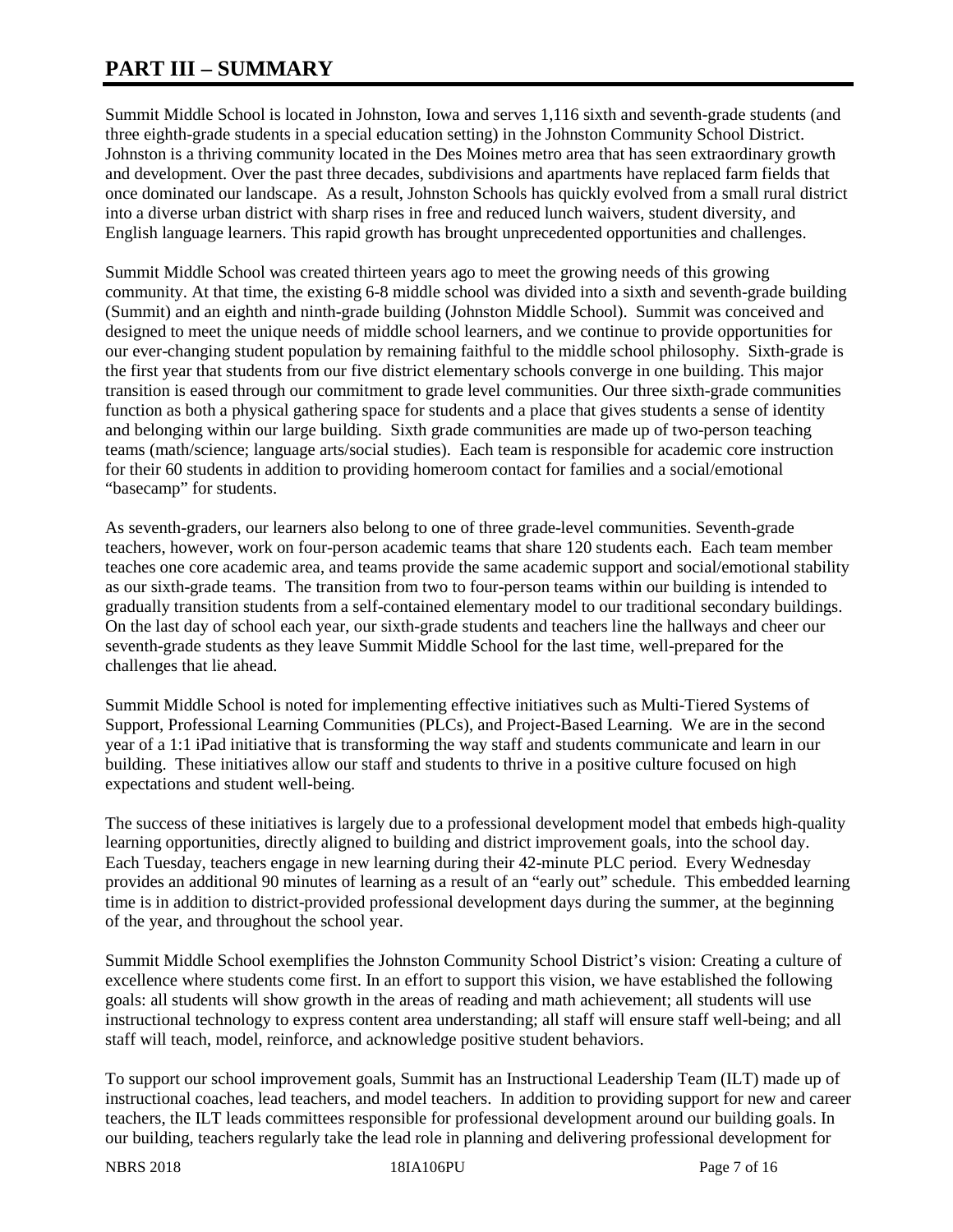their peers.

As a result of the above efforts, Summit Middle School has been named an exceptional school on the Iowa School Report Card issued each year by the Iowa Department of Education. Our building enjoys outstanding test scores and a positive climate for all students. Most importantly, students, parents, and staff consistently give positive feedback on surveys, at parent meetings, and via email regarding their experiences at Summit. It is clear that one of the reasons the Johnston Community continues to grow is the reputation we have earned for exceptional schools. People choose to live in our community because they expect excellence, and we make every effort to deliver.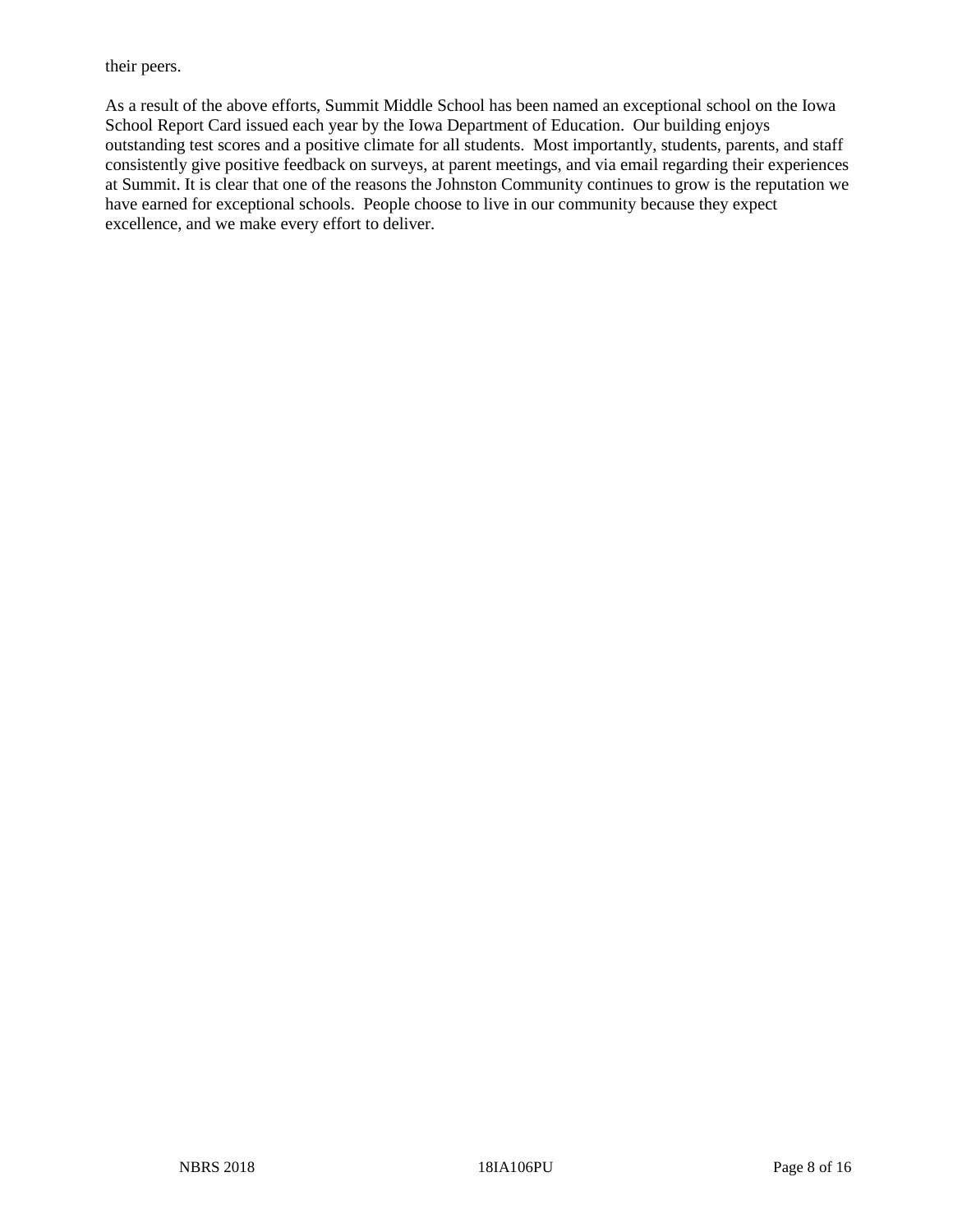# **1. Core Curriculum:**

At Summit Middle School, curriculum in the four core content areas is aligned to the Iowa Core Curriculum Standards. Core content teachers have professional efficacy in prioritizing, unpacking, sequencing and building units of instruction around these standards. At Summit, the work of designing curricular units of study for our students is on-going. As teachers reflect on evidence of student learning, they revise units to improve engagement and increase achievement. Units of instruction also provide opportunities for Summit students to learn, practice, and master the skills identified in our district's Portrait of a Graduate, an explicit outline of the 21st century skills and dispositions our students need to ensure success in college, careers, and life.

In the English language arts classroom, instructional units integrate the domains of literature, informational text, writing, speaking, and listening. Students examine short literary fiction and learn to think, speak, and write academically in response to questions about text. Complex informational text is used to build background knowledge and cultural literacy, and speaking and listening skills are taught, practiced, and assessed through collaborative group work and the use of accountable talk frameworks. Units are sequenced to build students' reading and writing stamina, with students analyzing a wide variety of poetry, short fiction, and informational text and participating in book studies of longer texts and full-length novels. Students build information literacy through short, frequent research projects, culminating at each grade level with the development of an evidence-based argument presented both orally and in writing. When students leave our school, they possess the foundational skills needed to read, write, and communicate in academic and real-world settings.

In math classrooms at Summit, students develop foundational skills and abstract mathematical reasoning through authentic problem-solving opportunities, regular mathematical discourse, and productive struggle in the practice of mathematics. Math teachers are well-versed in the Principles to Actions framework from the National Council of Teachers of Mathematics, and they build and revise units of instruction around prioritized standards from the Iowa Core, using textbooks and other resources (such as Do the Math and Open Up Math) as needed to provide students with practice and application opportunities. Teachers support student acquisition of essential concepts and skills through the integration of the concrete-representationalabstract approach. Students work cooperatively to solve authentic problems, sharing multiple approaches and evaluating the effectiveness of each one. The content, scope, and sequence of our math curriculum ensures that students leave our building knowing how to think, talk, and work like mathematicians.

Students at Summit Middle School explore scientific concepts and skills in a time of curricular transition. As the state of Iowa implements the Next Generation Science Standards (NGSS), our teachers support students while pursuing their own professional learning around the new standards. To implement the NGSS with fidelity, science curriculum at Summit is shifting from a concept-based approach to a problem-solving model. In new units of instruction that are being piloted this year, students learn to use available resources to pose and investigate scientific questions. Units are designed to provide hands-on opportunities for students to explore the domains of physical science, life science, Earth and space science, and engineering design. Scientific academic vocabulary instruction is embedded within units of study, and through the creation of scientific investigations, lab reports, and visual models, students learn to apply the language of science in their discussions, writing, and presentations.

Our social studies curriculum is also in a state of transition due to Iowa's recent adoption of new state standards. These standards are derived from the principles contained in the C3 Framework developed by the National Council for the Social Studies and focus on informed inquiry, balance among content strands, and development of active and engaged citizens. The sixth-grade standards focus on geography, history, and culture in global regions, and seventh grade standards shift to building an understanding of global perspectives on contemporary issues and worldwide interdependence. To attain these complex concepts, students at Summit engage in close reading of text, use primary and secondary sources to gain multiple perspectives, develop informed arguments, and analyze and compare past to present. Teachers utilize both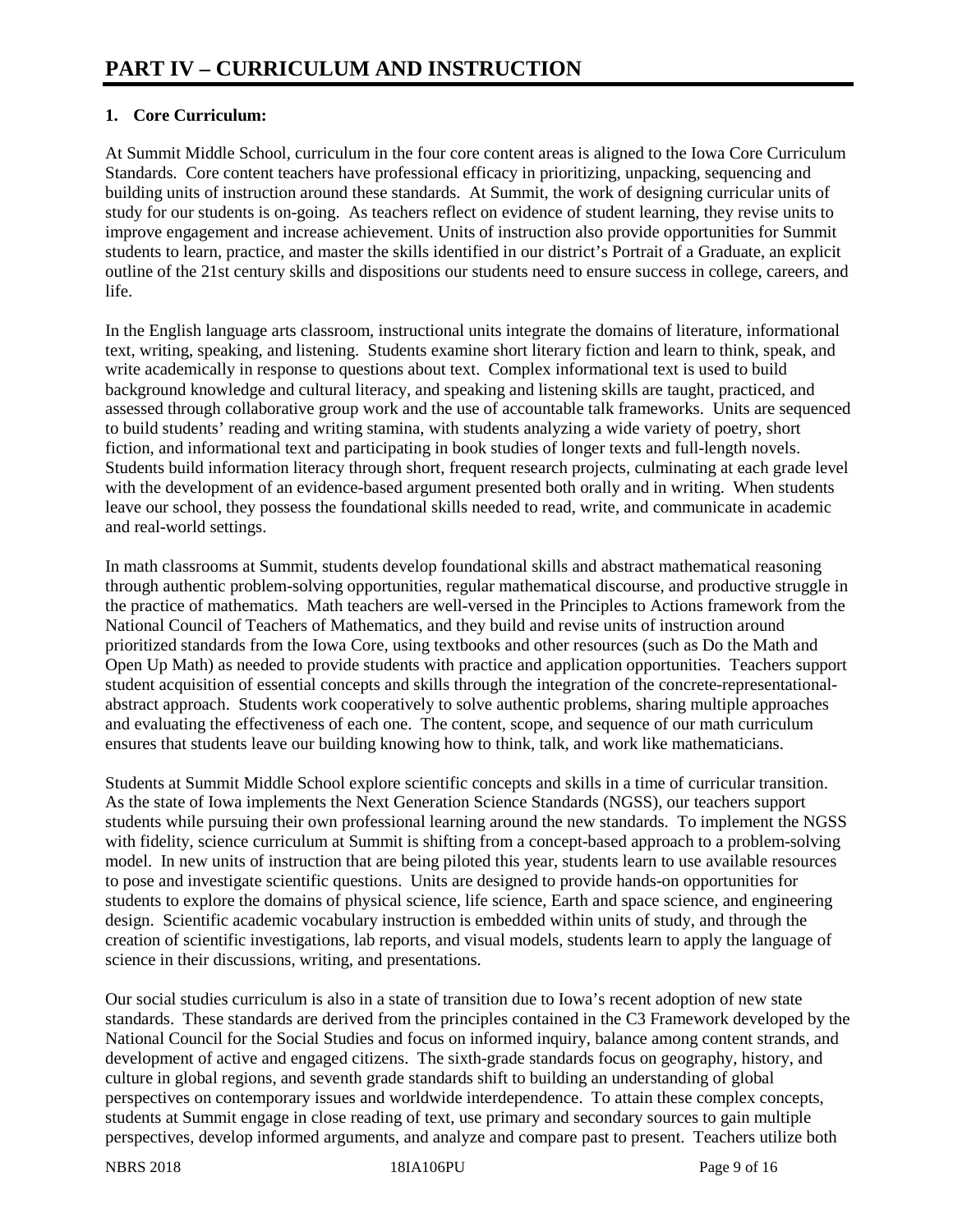commercially-developed and teacher-created Document-Based Question (DBQ) tasks to engage students in historical investigations and use resources from National Geographic, the DBQ Project, and others as needed to facilitate deep understanding of civic rights and responsibilities and an understanding of the importance of taking informed action.

As a secondary building, administration and staff at Summit value content and ensure that students acquire foundational skills grade level standards. We also recognize that the development of knowledgeable, active citizens who are prepared for the academic and employment challenges of their future is perhaps our most important work. To that end, curriculum across the four core academic areas is intentionally designed to support rigorous inquiry, authentic problem-solving, democratic decision-making, and complex communication.

# **2. Other Curriculum Areas:**

At Summit Middle School, we honor the developmental needs of middle school students by providing ample opportunities to explore multiple content areas that affirm established interest areas and spark new ones. Our related arts team motivates students to learn through relevant and engaging curriculum that teaches content area skills and knowledge while reinforcing the application of essential skills in real-world settings.

Our related arts programs operate on a trimester calendar through an alternating A/B day schedule. Physical education, instrumental and vocal music, digital media literacy, and Project Lead the Way (PLTW) are yearlong courses. Art, African Drumming, family-consumer sciences (FCS), Spanish, digital literacy, Science-Technology-Engineering-Mathematics (STEM), and health are 12-week courses. Both sixth and seventh grades are served through our related arts programs.

Over the past two years, our related arts teams have engaged in rigorous unit design work with their content area professional learning communities (PLCs). Teams of secondary teachers meet twice every month to prioritize, unpack, sequence, and build units of instruction based on state and district adopted standards for their content areas. For many of our related arts teams, this has called for intense study of new standards along with attendant shifts in instruction and assessment practices. As a result of this work, our teachers can communicate to students exactly what it is they are expected to know and be able to do in each related arts classroom and deliver instruction that helps students attain those goals. In combination with prioritized standards for each content area, our related arts teachers share a commitment to supporting students' application of essential literacy, math, and science skills and knowledge in real-world settings.

Our related arts courses are also intentionally designed to support students in learning, practicing, and mastering the 21st century skills outlined in our district's Portrait of a Graduate, an explicit outline of the skills and dispositions our students need to ensure success in college, career, and life. Students in all related arts classes are expected to collaborate, to engage in critical thinking, to solve authentic problems, to exhibit community and global-minded dispositions, and to demonstrate flexibility and adaptability in applying previously learned content to novel situations. Related arts teachers engage in weekly Professional Learning Community (PLC) work to collaborate around strategies for teaching, modeling, providing feedback around, and assessing these critical skills.

In our visual and performing arts pathway, we offer graphic design, band, chorus, and African Drumming (6th grade only). A seventh-grade student recently told a teacher that, "At Summit, art is always about creativity and doing our best." Student in graphic design work in choice-based art studios to explore the use and potential of various media. Instrumental and vocal music students master note-reading, expression, tone, rhythms, and technique while exploring music from various genres and historical periods.

Courses in our health pathway include health (seventh-grade only), physical education, and family and consumer science (FCS). In these courses, students acquire deep understanding of the knowledge, skills, and dispositions they need to maintain healthy and productive lives. Health and physical education students learn and demonstrate understanding of the elements of a healthy lifestyle and activity regimen. Summit Middle School houses the only indoor swimming pool in our district, and swimming and water survival skills are a critical piece of our physical education program. FCS students apply literacy and math skills in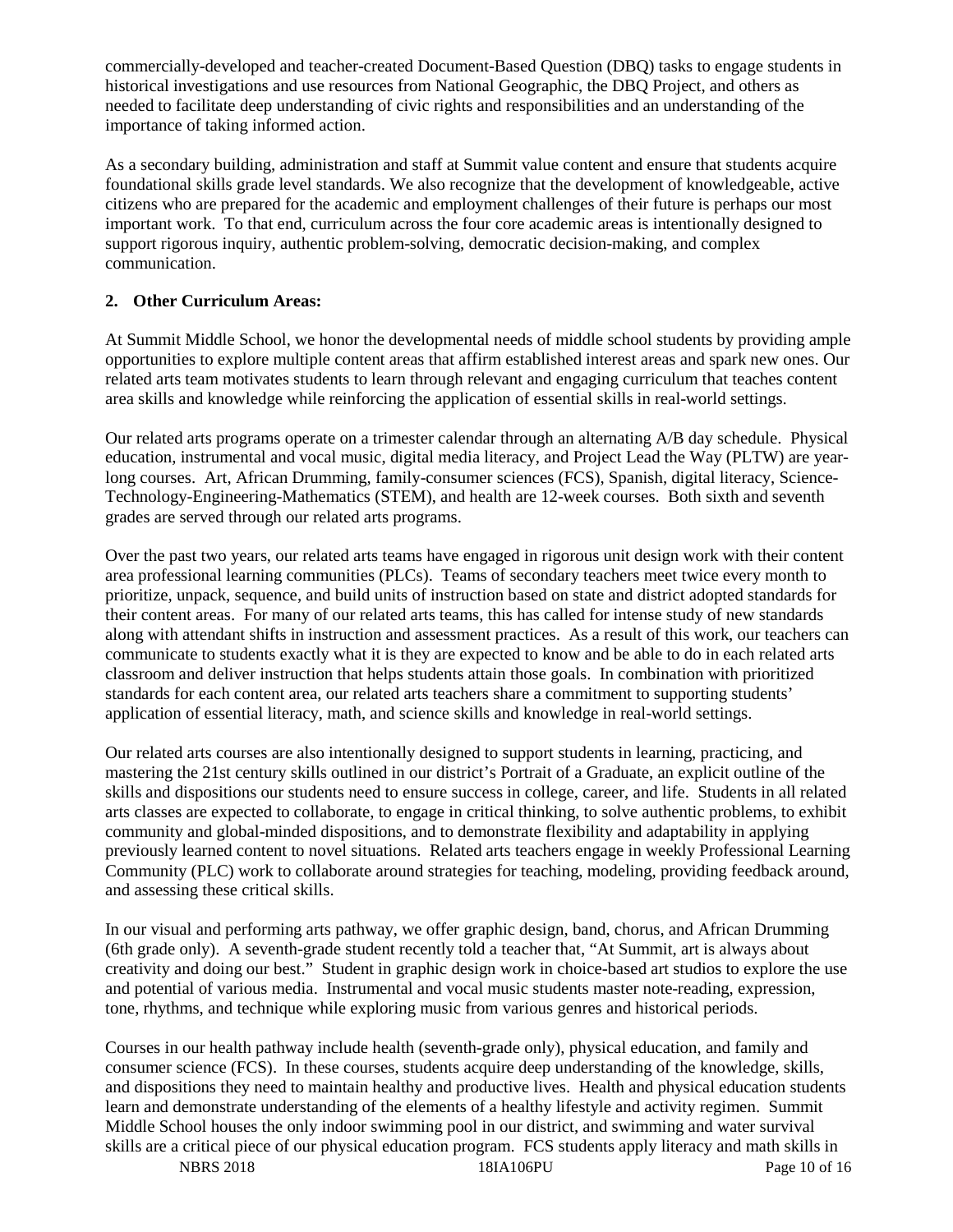real-world settings through learning activities such as cooking, sewing, household maintenance, and budgeting.

Both sixth and seventh grade students take Spanish which allows them to explore the geography, culture, and language of Spanish-speaking countries around the world. Students learn basic vocabulary including conversational greetings and questions. Students leaving Summit are well-prepared to succeed in foreign language offerings at our other secondary schools.

In our technology pathway, students have a wide variety of courses and options to explore. Digital and information literacy are taught, practiced, and mastered in digital literacy and digital media literacy courses as well as through lessons provided in our centrally located library. PLTW and STEM courses offer students hands-on technology-related explorations of concepts related to science, math, engineering, design, and modeling.

#### **3. Instructional Methods, Interventions, and Assessments:**

At Summit Middle School, students' needs are met through our Multi-Tiered System of Supports (MTSS). In addition to a guaranteed and viable core curriculum, we provide certain access to matched interventions for students performing both above and below grade level. Staff make informed decisions regarding supports students need and leverage the flexibility of our schedule and staffing plan to ensure those needs are met.

Summit's universal core instruction meets the academic needs of at least 80% of our students. Core content area professional learning communities (PLCs) meet five days a week to analyze student data and make instructional decisions that improve student learning. Within heterogeneous classrooms, teachers differentiate instruction to meet academic needs and engage all students in high levels of learning. Common formative assessments—designed, scored, and analyzed through the PLC process—help teachers target small group instruction to specific needs. Whenever possible, teachers, many of whom have been trained in project-based learning, design authentic, real-world learning tasks that engage students deeply in the achievement of grade level standards. PLCs and individual teachers collaborate with special education, English as a second language, and gifted and talented educators as well as other specialists to ensure that appropriate accommodations are made for students with diverse needs.

When data indicate that students' needs go beyond the limitations of universal core, our MTSS provides certain access to appropriate targeted and intensive supports for struggling students and high-ability learners alike. These supports are typically provided through a daily intervention period we call Summit Strong during which students learn in instructional groups targeted to their specific needs. Students' placement during Summit Strong is determined though universal screening, classroom performance, and other diagnostic data. During Summit Strong, students might receive reading or math intervention—from a general education teacher or from a reading or math specialist—or they might be placed in Humanities or STEM-related enrichment groups, taught either by general education teachers or by a gifted and talentedcertified staff member. Students who represent under-performing sub-groups receive supplemental instruction during this time, and students who have executive function or other school-success challenges receive targeted instruction from our counseling staff in Social-Academic Intervention Groups (SAIG). In addition to Summit Strong time, students with needs across multiple domains might receive additional intervention during other periods of the day. The higher the student need, the more highly-qualified is the staff member delivering instruction. When Individual Education Plans, 504 accommodation plans, or progress monitoring data from tier two interventions indicate that students have even more intensive needs, individualized tier three interventions are delivered by the most qualified staff in our building.

To support this system of interventions, our instructional leadership team maintains an electronic data wall that allows all school personnel to access whole-student information quickly and easily. The data wall includes district-wide assessment data—Iowa Assessments, NWEA Measures of Academic Progress (MAP), and English Language Proficiency for the 21st Century (ELPA21) scores. In addition, attendance data, disciplinary referrals, and intervention placements are available at-a-glance on the data wall. The convergence of this information—along with classroom data—allows teachers and other Summit personnel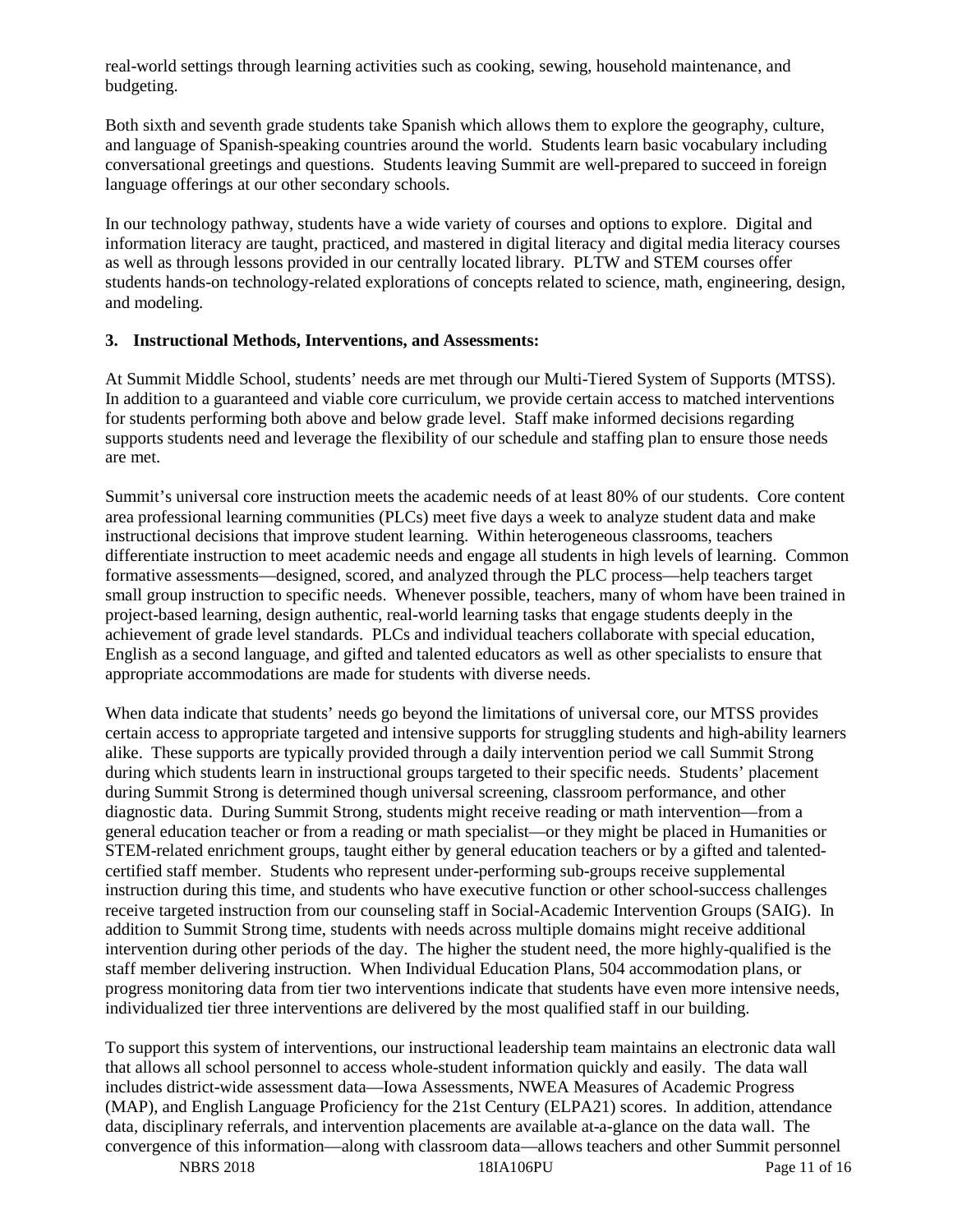to make data-informed, student-centered decisions quickly and objectively.

The unique partnership we have fostered between our PLCs and our referral team makes Summit's MTSS particularly effective. As referenced above, our PLCs meet frequently and use the data wall, common formative assessments, samples of student work, and additional diagnostic data [e.g.—Basic Reading Inventory (BRI), Math Reasoning Inventory (MRI), Curriculum Based Measurement (CBM) assessments in math and reading] to make instructional decisions. At any time during the school year, PLCs refer individual students to the building referral team for additional problem-solving. The referral team consists of building administrators, teacher leaders, school counselors, special education consultants, our school nurse, and other staff who support student learning and well-being in our building. The team meets weekly to discuss the health and viability of our MTSS and individual student referrals and uses all available data to make objective and informed decisions regarding additional supports that referred students might need. This marriage of classroom-level knowledge with system-level perspective allows us to ensure that every student receives the supports needed for academic success. It is what makes Summit Middle School exceptional.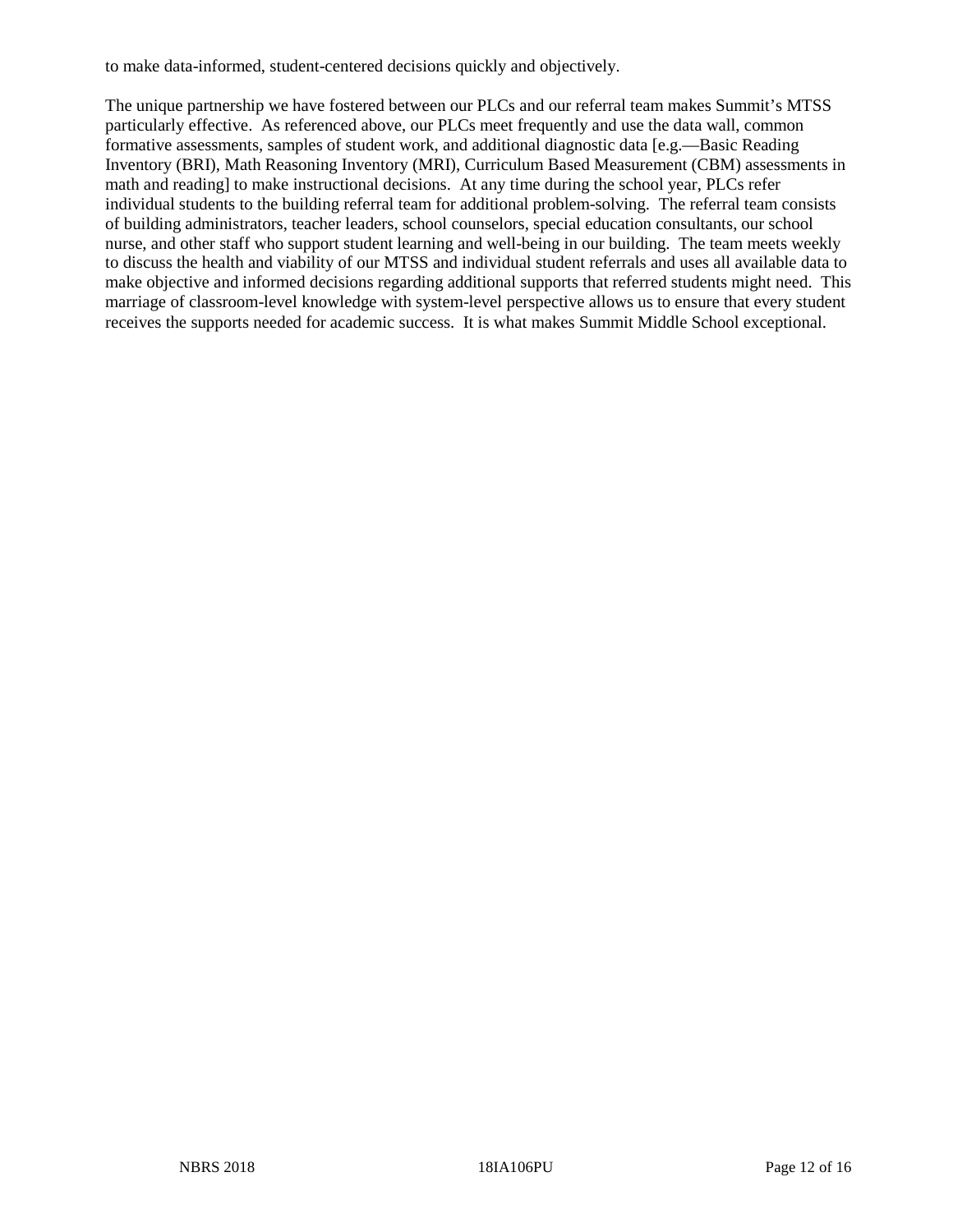# **1. School Climate/Culture:**

At Summit Middle School, all students can learn. Dr. Anthony Muhammad informs our foundational belief that, "All children have the right to have their gifts and talents cultivated through the process of education." We believe that engaging students in authentic learning builds intrinsic motivation that supports not only to academic growth but social and emotional development. When student engagement goes up, discipline issues are reduced.

Our school is committed to the foundations of quality project design, and the design process is implemented across our building, from classroom instruction to extra-curricular opportunities to building improvement efforts. A commitment to honoring student voice and choice encourages students to make connections between content area standards and their lives and personal interests. Our authentic learning approach provides students with leadership opportunities by asking them to identify problems and develop viable solutions.

We believe that engaging our staff is as important to our success as engaging our students. Our Continuous Improvement Plan was designed with staff engagement in mind. All stakeholders are responsible for identifying needs and inefficiencies in our system, so staff members have access to a comprehensive tracker that lists and describes all on-going programs and initiatives. Any staff member can suggest areas for improvement which instills ownership of the system. Teachers also lead Continuous Improvement Plan (CIP) committees that plan and deliver professional development around our four building goals (Well-Being, Academic, Behavior, and Technology). Staff are invited to join a committee that matches their interest, and these building goal teams are responsible for professional development during embedded learning time to build staff capacity and promote efficacy for effecting change.

Our Multi-Tiered System of Supports (MTSS) focuses on the whole student and involves all staff in supporting student needs. Classroom teachers submit academic, behavior, emotional, and social concerns to the referral team which meets weekly. Attendance at this meeting takes precedence over almost any other obligation, and we ensure that the right people are at the table to make timely, decisive, and appropriate decisions regarding extensions, interventions, or other supports for each child referred. Teachers feel empowered to acquire additional supports for students through transparent communication between the classroom and the referral team. Our MTSS Behavior Team regularly reviews staff feedback and works to improve tier one universal behavior instruction. Celebrations occur weekly in homerooms, monthly in grade-level communities, and bi-annually at large grade-level events because celebrating desired behavior is a cornerstone of our universal system.

# **2. Engaging Families and Community:**

At Summit Middle School, we work to establish and maintain strong relationships with our partnership community of parents, businesses, local non-profits, and institutes of higher education. We solicit academic and behavioral support as well as building-level feedback from our partnership community and provide out-going communication to inform partners via regular emails, social media postings, classroom websites, and resources provided on the school website.

We survey parents annually regarding communication preferences and try to honor their feedback. Classroom teachers communicate students' achievements and challenges with parents regularly as well as through parent-teacher conferences (scheduled bi-annually and additionally as needed). Johnston community members are engaged in the goings-on at Summit through a monthly school newsletter, online notices, and local media coverage.

At Summit, we leverage our partnership community to provide real-world audiences and expert perspectives for authentic learning experiences. Students plan an annual Veterans' Day celebration. They issue invitations to local veterans, plan and deliver a program, and host a reception in their guests' honor.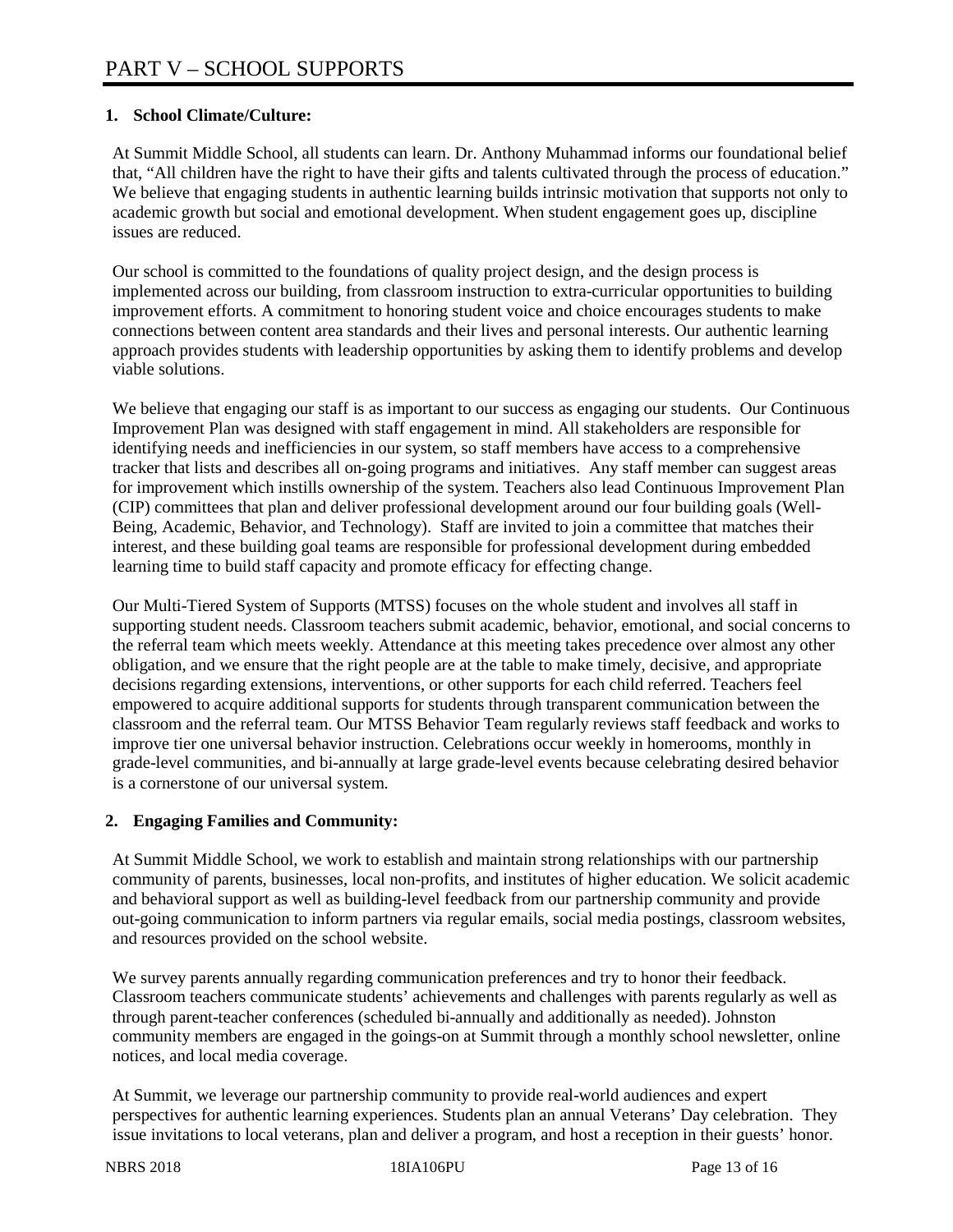Social studies students investigating global health issues reach out via e-mail to international experts on topics such as maternal health and food insecurity in developing countries. Parents and other community members listen to students pitch unique school improvement ideas and give feedback about how proposals might be strengthened.

Partnerships with business members from John Deere and Principal Financial Group provide advice and facilitation for after school technology clubs including Girls in STEM, HyperStream, and Technology Student Association. At our annual Code Jam programming event, over fifteen business partners provide authentic problems for students to solve as well as realistic client relationships. We have after-school clubs sponsored by Des Moines Area Community College and the Technology Association of Iowa. These partners provide expertise, equipment funding, and hosting for consortium events.

Community partners are vital supports for on-going school improvement efforts and student well-being supports. We aim to increase our cultural proficiency by developing and providing new approaches for communication and translation with the families of our English Learners (ELs) and advocate for cultural perspective in all school organizations with an emphasis on closing the opportunity gap. In the winter of 2017-18, we hosted an English as a Second Language family event to support communication with our ELs and their families. Members of our partnership community come to our building and serve as mentors for at-risk students in need of connection with a responsible adult role model.

# **3. Professional Development:**

As described in the summary portion of this application, Summit Middle School uses a professional development model that embeds high-quality teacher learning into the school day. In addition, our district provides professional development days during the summer, at the beginning of the school year, and throughout the school year. All embedded and district-provided professional development is designed to support our building and district goals.

Since the 2014-15 school year, professional development in our building has been focused on differentiation for all subgroups, effective reading and math interventions, and high impact universal instruction. This learning was delivered in preparation for implementing a Multi-Tiered System of Supports (MTSS) to meet the needs of all students. In addition, district professional development focused on prioritizing, unpacking, sequencing and building units of instruction using content area standards. At this point, our MTSS is in the third year of implementation, and content area standard work continues to progress. The commonality across all content areas is that our teachers are crystal clear about what students need to know and do to achieve grade level standards.

During the 2017-18 school year, our building shifted to a greater emphasis on teacher-led professional development in support of instruction around 21st century skills as outlined in Johnston's Portrait of a Graduate. This was implemented in the form of new professional development around project based learning and effective Professional Learning Communities (PLCs) while maintaining an emphasis on refining our MTSS. Our Instructional Leadership Team (ILT) has played a significant role by leading Continuous Improvement Plan (CIP) committees that plan and deliver professional development for teachers. ILT members are forward learners in our main initiatives by pursuing Project Based Learning training provided by PBL Consulting and attending Solution Tree's Professional Learning Communities at Work Institute. Teacher leaders are then charged with supporting capacity in our building around these initiatives.

In summary, our professional development efforts are aligned with our state-determined content area standards and the district's Portrait of a Graduate. Our efforts are based on the belief that teachers are the best resource to plan and deliver professional development and improve instructional practices while actively participating in PLCs. The result of these professional development efforts is that despite our everchanging student demographics, Summit Middle School has been able to maintain high test scores and rigorous learning for all students.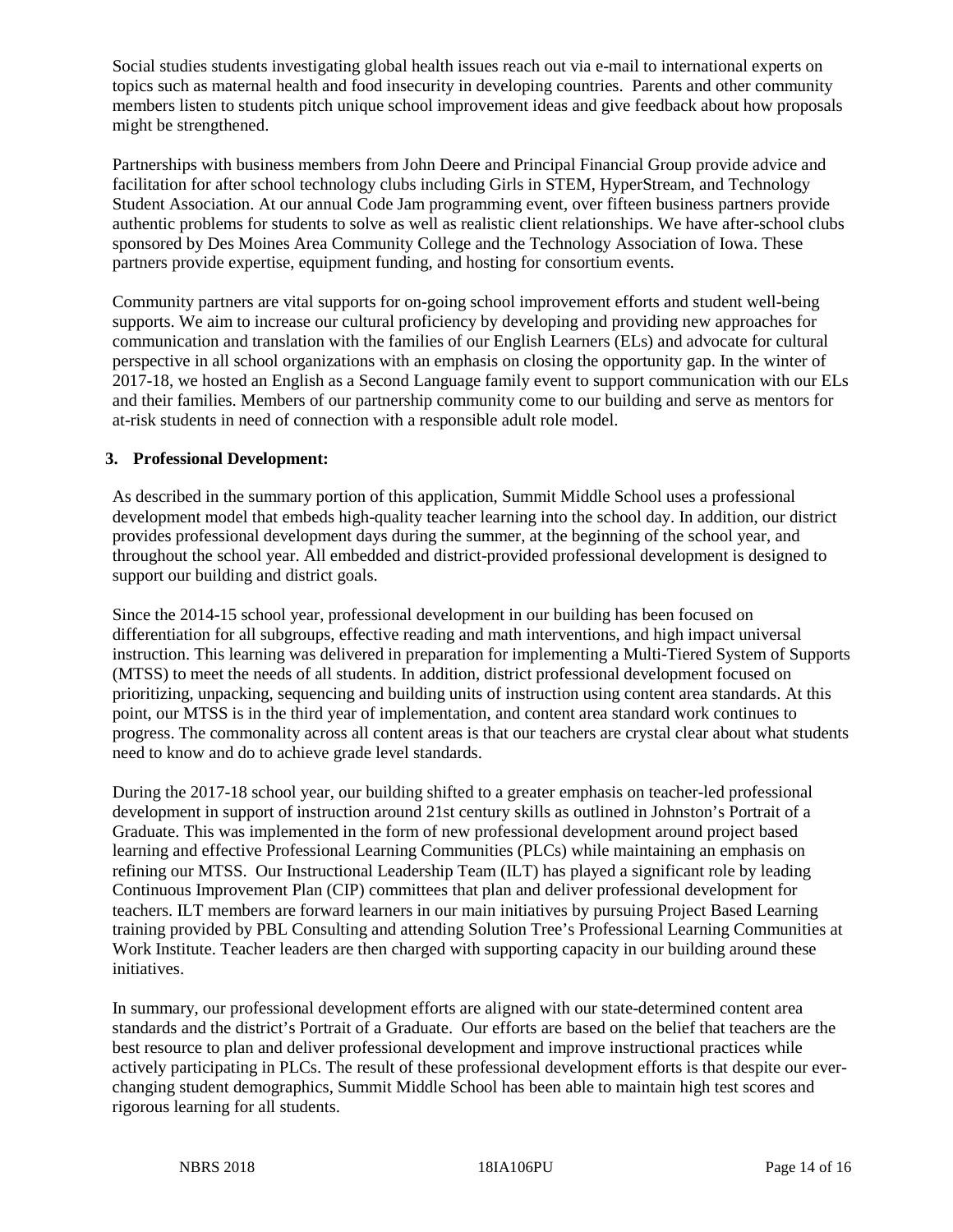### **4. School Leadership:**

Summit Middle School's leadership philosophy is based squarely on the concept of shared leadership. As a result of the Teacher Leadership and Compensation initiative in our state, our building is able to leverage a powerful partnership among administrators, teacher leaders, career teachers, and other stakeholders to ensure that student achievement is the focus of everything we do.

Principal: The role of the principal is to act as the instructional leader for the building, clearly communicate district initiatives, utilize teacher feedback to establish a shared vision, and communicate vital information to the Instructional Leadership Team.

Associate Principal: The role of the associate principal is to support efforts that ensure effective behavior instruction and intervention, support teachers' instruction and professional growth, and contribute to the shared vision for the building.

Instructional Leadership Team (ILT): The role of the ILT is to contribute to and communicate the building's shared vision, champion the cause of effective initiatives, and model positive culture and climate for students and staff. This group is made up of the following teacher leadership positions—instructional coaches, lead teachers, and model teachers.

Instructional Coaches: The role of instructional coaches is to provide instructional support for beginning and career teachers, support individual teacher career development plans, support the work of effective Professional Learning Communities (PLCs), and ensure the health and viability of Summit's Multi-Tiered System of Supports (MTSS).

Lead Teachers: The role of lead teachers is to serve as professional learning leaders, implement and share effective instructional practices, bring the voice of the building to the ILT, support the work of effective PLCs, and participate in coaching cycles with instructional coaches.

Model Teachers: The role of model teachers is to model effective instructional practices, serve as the voice of the ILT to career teachers, participate in effective PLCs, and engage in coaching cycles with instructional coaches or lead teachers.

Referral Team: The role of referral team is to ensure the health and viability of our MTSS through regular analysis of both system-wide and individual student data.

Continuous Improvement Plan (CIP) Committees: The role of CIP Committees is to plan and deliver high quality professional development to teachers that aligns with and supports building and district goals.

This shared leadership structure has been instrumental in Summit's efforts to establish a strong MTSS, engage in meaningful content area standards work, develop and support effective PLCs, initiate a successful 1:1 iPad initiative, and emphasize 21st Century Skills through project based learning.